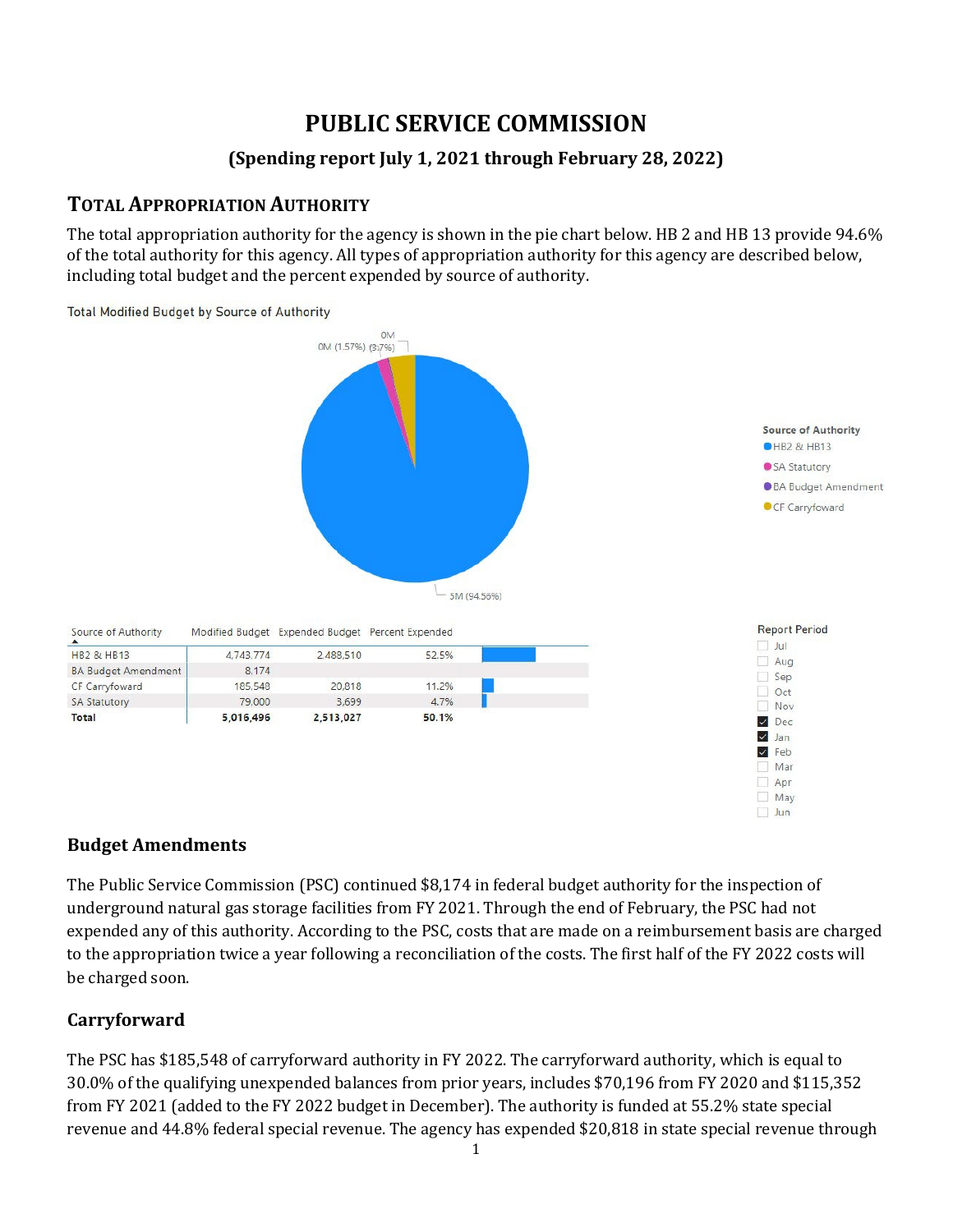February to update the wiring and technology in the PSC public hearing room. The PSC has not expended any of the federal special revenue authority carried forward from the natural gas safety program.

### **Statutory Appropriations**

The statutory appropriation from the performance assurance account, as provided in 69-3-870, MCA, is expended by the PSC in carrying out its responsibilities to administer, audit, and oversee the performance assurance of Qwest. In FY 2022, the budget was established at \$79,000 and through February the agency expended \$3,699, or 4.7%, of the appropriation on work related to changes in agreements requested by the relevant company, Qwest.

# **HB 2 BUDGET MODIFICATIONS**

The following chart shows the HB 2 budget as passed by the legislature, including the pay plan, and the HB 2 modified budget through February 28, 2022. Net modifications to the budget include operating plan changes from one expenditure account to another, program transfers, reorganizations, and agency transfers of authority. The positive modifications and negative modifications are shown by program, expenditure account, and fund type.

| <b>Agency Name</b>               | December Modified March Modified<br><b>Budget</b> | Budget    | Net Modifications |
|----------------------------------|---------------------------------------------------|-----------|-------------------|
| $\Box$ Public Service Regulation | 4,743,774                                         | 4,743,774 |                   |
| PUBLIC SERVICE REGULATION PROG   | 4,743,774                                         | 4,743,774 |                   |
| Total                            | 4,743,774                                         | 4,743,774 |                   |

| Acct & Lvl 1 DESC         | December Modified March Modified<br>Budget | <b>Budget</b> | Net Modifications |
|---------------------------|--------------------------------------------|---------------|-------------------|
| □ 61000 Personal Services | 3.485.749                                  | 3,485,749     |                   |
| 62000 Operating Expenses  | 1,251,945                                  | 1,251,945     |                   |
| 69000 Debt Service        | 6,080                                      | 6,080         |                   |

| Fund Type                 | <b>December</b><br>Modified Budget | March Modified<br>Budget | Net Modifications |  |
|---------------------------|------------------------------------|--------------------------|-------------------|--|
| □ 02 State/Other Spec Rev | 4,470,083                          | 4.470.083                |                   |  |
| 03 Fed/Other Spec Rev     | 273,691                            | 273.691                  |                   |  |

The figure above highlights modifications to the HB 2 budget that have occurred between December 2021 and February 2022. These modifications are then added to the modified budget that was presented at the December Interim Budget Committee (IBC) meeting. Between December and February, the PSC did not make any modifications to the HB 2 budget.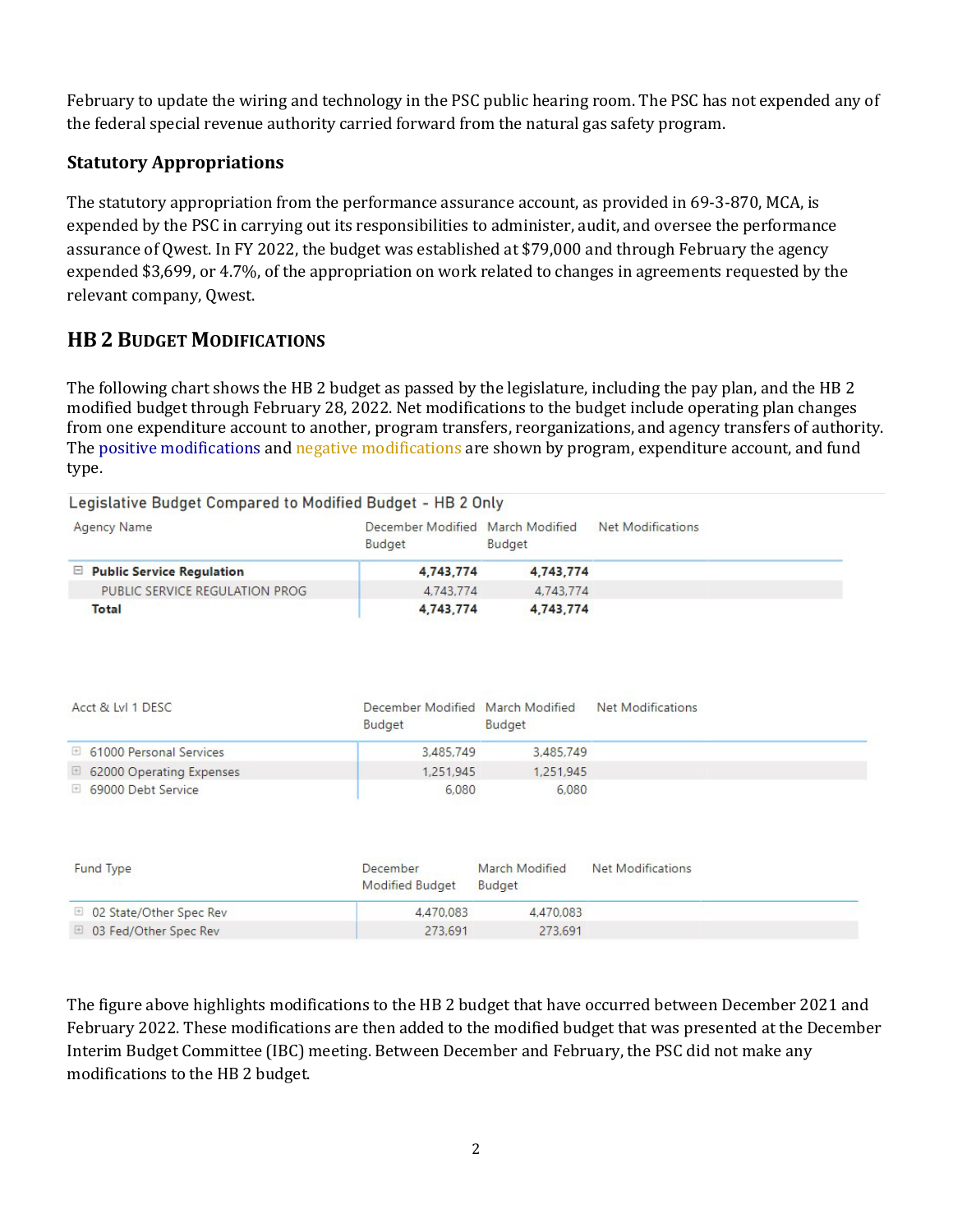## **HB 2 APPROPRIATION AUTHORITY**

The following chart shows the appropriated budget for the agency compared to expenditures through February 28, 2022.

● Expended Budget ● Remaining Budget Expended Budget and Remain...  $4M$  $2M$ **OM** 02 State/Other Spec Rev 03 Fed/Other Spec Rev **Fund Type** acclv1 descr Modified Budget Expended Budget Percent Expended 3,485,749 1,977,393 56.7% **⊞** Personal Services **E** Operating Expenses 1,251,945 509,627 40.7% **El Debt Service** 6,080 1,490 24.5%

Expended Budget and Remaining Budget by Fund Type - HB 2 Only

| Program Name                     |           |           | Modified Budget Expended Budget Percent Expended |
|----------------------------------|-----------|-----------|--------------------------------------------------|
| E PUBLIC SERVICE REGULATION PROG | 4,743,774 | 2.488.510 | 52.5%                                            |
| Total                            | 4.743.774 | 2,488,510 | 52.5%                                            |

Through February, the PSC expended \$2.5 million, or 52.5%, of the modified HB 2 budget. The figure at the top of this page explains the HB 2 funding. In FY 2022, the PSC budget is funded with 94.2% state special revenues and expenditures through February were 100.0% state special funds. State special revenues in the PSC budget are generated through utility fees deposited in the PSC account. Federal funding in the PSC HB 2 budget supports the natural gas pipeline safety program. Costs are charged to the federal grant twice a year after an internal reconciliation. The charges for the second half of calendar year 2021 are pending federal reimbursement.

HB 2 spending in the agency, at 52.5% of the modified budget, is lower than the 60.4% average of the previous five years of and is 5.0% lower in FY 2022 than FY 2021 (through February). In a comparison to FY 2021, there has been a nominal decline of \$158,374, or 7.4%, in personal service costs. This decline was offset by higher operating expenses in FY 2022.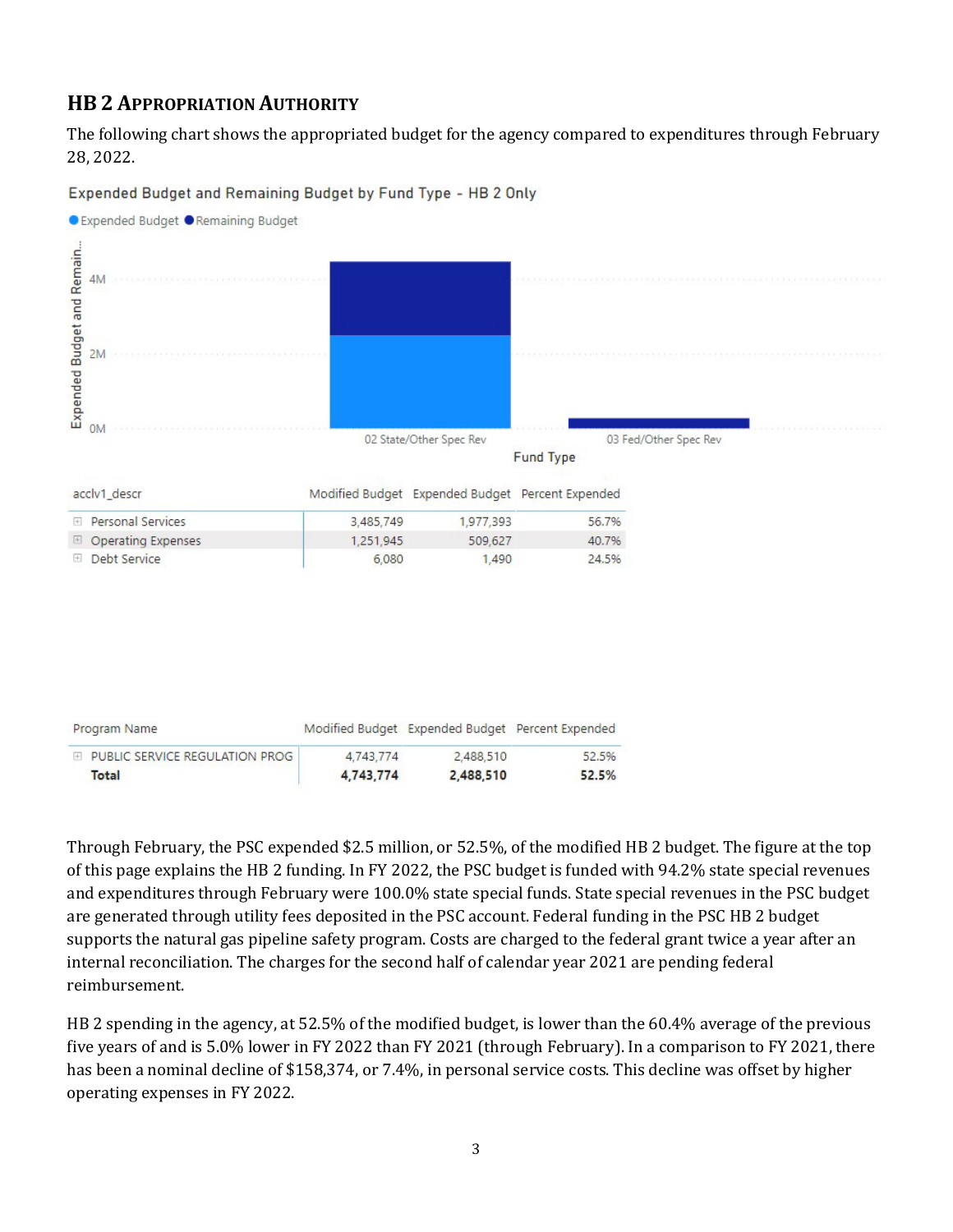Some specific details of FY 2022 PSC expenditures include:

- \$1,716 from the one-time-only (OTO) appropriation of \$100,000 for a hearing examiner which was restricted to be contracted with the Department of Justice
	- o The PSC has referred one case to the Department of Justice (DOJ) and the case was assigned in September 2021 and completed in February 2022.
- \$30,450 of expenditures from the OTO appropriations totaling \$416,701 for software initial and fixed costs
	- o The PSC contracted with a project manager/software analyst (PMSA) at the beginning of November and have completed phase 1 of the project
	- o For more information see the Information Technology Project Expenditures section on page 5 of this report

### **Personal Services**

Position Status O Filled OVacant

The following chart shows the filled and vacant FTE within the agency as of February 1, 2022.



In FY 2022, the PSC is budgeted for 36.00 FTE, an increase of 1.00 FTE over the budgeted FTE in FY 2021. Total positions include the 5.00 FTE for the public service commissioners that are excluded from the figure above. Of the 31.00 FTE shown in the figure above, the PSC had 27.00 FTE positions filled with 4.00 positions vacant on February 1, 2022. The vacancies at the PSC represent 11.1% of the budgeted FTE and two of the vacant positions are utility rate analysts.

Since the December report, the PSC hired the Assistant Commission Secretary (2/23/22). A Rate Analyst position has interviewed and the hiring process is underway. The position is anticipated to be filled mid-March. While there are four vacancies, one of the positions is temporarily occupied by the student intern.

#### **Next Steps for Personal Services Reporting**

In upcoming Quarterly Financial Reports, the LFD will begin the process of a more comprehensive look at personal services. The LFD will compare two executive "snapshots" -- July 2020 and July 2022. The analysis will identify adjustments adopted by the legislature in 2021 and modifications made by the agencies, within the confines of budget law.